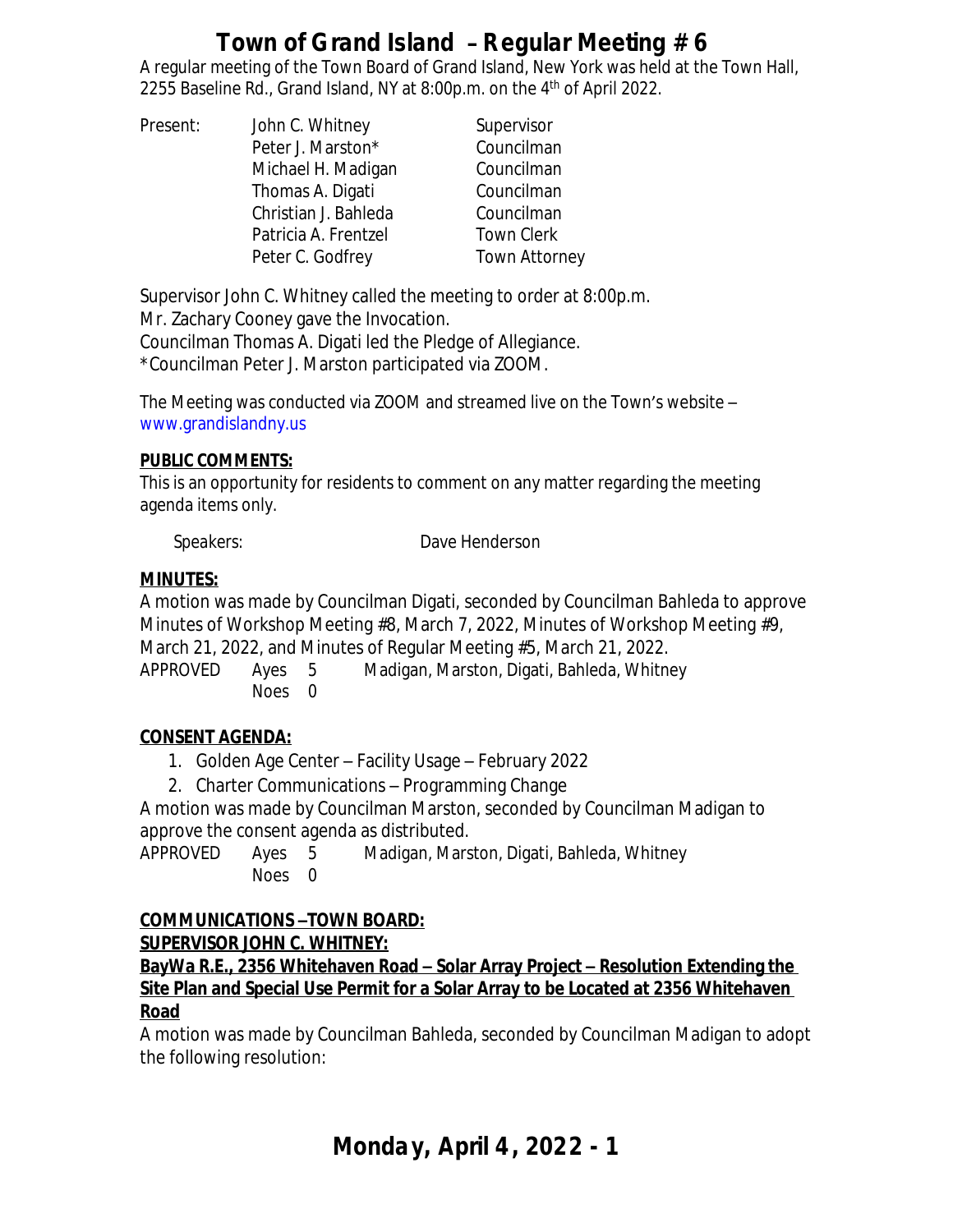WHEREAS, on or about February 21, 2020, SolarPark 4a LLC (the "Applicant") submitted its initial application to construct a solar array at 2356 Whitehaven Road (the "Project"), and

WHEREAS, the Town of Grand Island Planning Board recommended site plan approval for the Project on June 10, 2020, and

WHEREAS, on October 5, 2020, the Town Council of the Town of Grand Island granted the Applicant a special use permit and approved rezoning of the property for the Project, and

WHEREAS, on October 7, 2020, the Town Council of the Town of Grand Island granted the Applicant site plan approval for the Project, and

WHEREAS, on January 19, 2021, the Town Council of the Town of Grand Island adopted a moratorium on the processing of applications, permits, certificates of occupancy and approvals for solar facilities (the "Solar Moratorium"),

WHEREAS, the Solar Moratorium expired on October 18, 2021, and

WHEREAS, on December 2, 2021, the Zoning Board of Appeals for the Town of Grand Island granted the Applicant a 0.54-acre area variance for the subdivision of 2356 Whitehaven Road, and

WHEREAS, on February 7, 2022, the Applicant submitted a notice of intent to commence construction of the Project, and

WHEREAS, on March 30, 2022, the Applicant requested additional time to submit its application for renewal of Special Use Permit due to a minor project layout change which will move the solar array further back from Alvin Road, and

WHEREAS, The Town Council has the power to grant such an extension pursuant to Grand Island Town Code §407-11, and

NOW, THEREFORE, the Town Council resolves to extend the time for the Applicant to submit its application for special use permit renewal and any site plan modifications along with all applicable fees for a period of six months to October 4, 2022.

AND THEREFORE, the Town Clerk is hereby directed to enter this resolution in the minutes of this meeting.

APPROVED Ayes 5 Madigan, Marston, Digati, Bahleda, Whitney Noes 0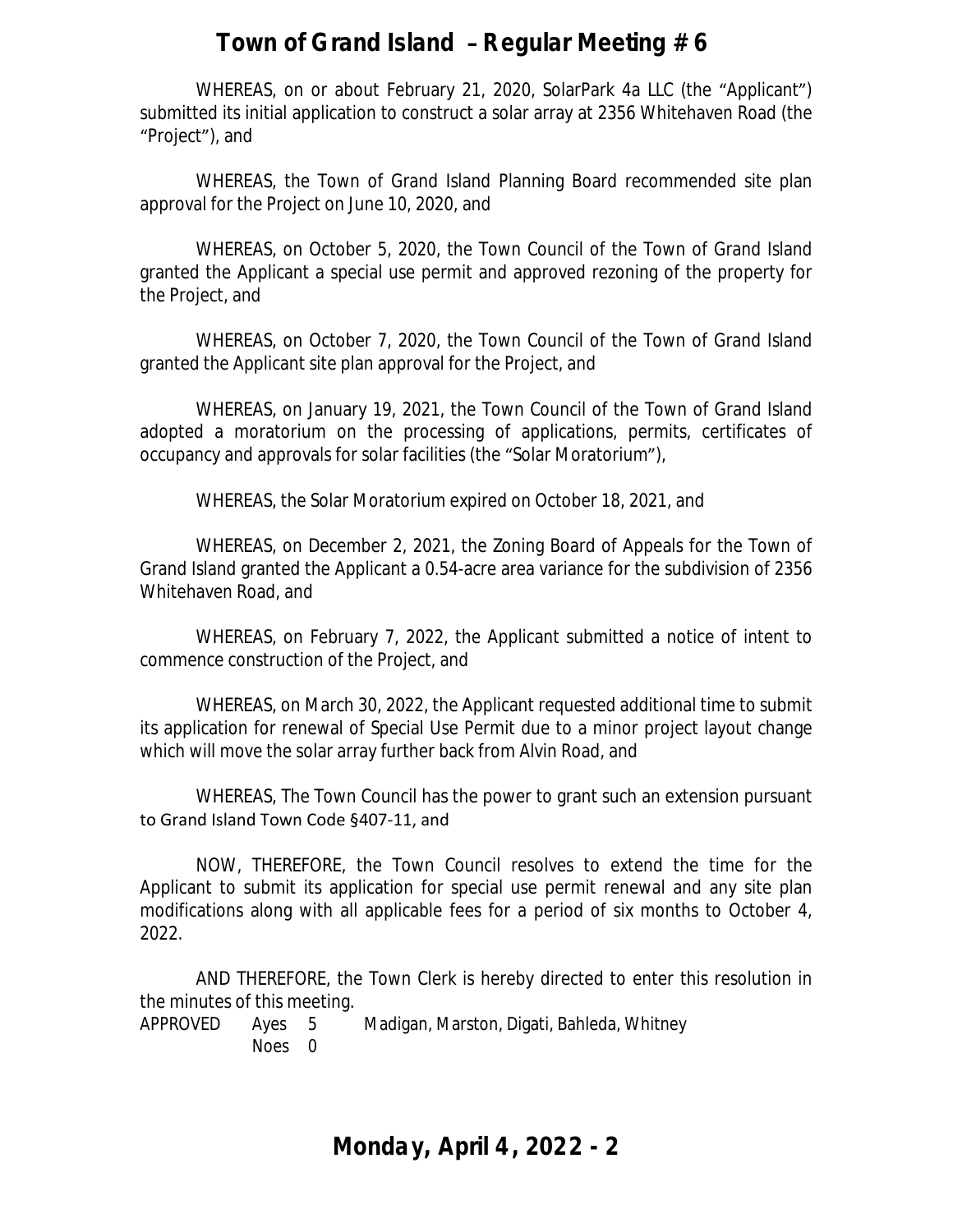# **COMMUNICATIONS – OTHER TOWN OFFICIALS:**

## **TOWN ATTORNEY – PETER GODFREY:**

### **Heritage Subdivision, End of Sawmill Run - Preliminary Plat/25 Lot Subdivision – Set Public Hearing**

A motion was made by Councilman Madigan, seconded by Councilman Digati to adopt the following resolution:

WHEREAS, Grand Island Development LLC is seeking Preliminary Plat approval for a proposed 25 lot subdivision on a 14 +/- acre parcel south of Bedell Road, off the current dead end of Sawmill Run; and

WHEREAS, on March 21, 2022, the Grand Island Town Board declared that it shall serve as lead agency for SEQRA.

NOW THEREFORE be it ORDERED that a meeting of the Town Board of the Town of Grand Island will be held at the Town Hall, 2255 Baseline Road, Grand Island, New York, on April 18, 2022, at 8:00p.m. on said day, to consider Preliminary Plat.

APPROVED Ayes 5 Madigan, Marston, Digati, Bahleda, Whitney Noes 0

- **1. Southpointe PDD, Love Road and Baseline Road – Preliminary Plat – Subdivision "A"/40 Lot Subdivision – Set Public Hearing**
- **2.** Southpointe PDD, Carl Road at Beaver Island Parkway Preliminary Plat **Subdivision "B"/44 Lot Subdivision – Set Public Hearing**
- **3. Southpointe PDD, Glen Avon and Staley Road – Preliminary Plat – Subdivision "C"/1 Lot Subdivision – Set Public Hearing**
- **4. Southpointe PDD, Staley Road (Frontage) – Preliminary Plat – Subdivision "D"/19 Lot Subdivision – Set Public Hearing**
- **5.** Southpointe PDD, Baseline Road South of Staley Road Preliminary Plat **Subdivision "E"/1 Lot Subdivision – Set Public Hearing**

A motion was made by Councilman Digati, seconded by Councilman Madigan to refer all the Southpointe Project matters to the Town Board.

APPROVED Ayes 5 Madigan, Marston, Digati, Bahleda, Whitney Noes 0

#### **Resolution Authorizing Any and All Legal Action Against James Maloney and River Oaks Marina LLC Concerning Code Violations**

A motion was made by Councilman Madigan, seconded by Councilman Digati to adopt the following resolution:

WHEREAS, James Maloney ("Maloney") is an individual that owns real property in the Town and operates a marina located at 3001 East River Road (the "Property") known as River Oaks Marina; and

WHEREAS, the Property is owned by Maloney and/or River Oaks Marina LLC;

and

WHEREAS, the Town has issued several notices of violation concerning the Property: and

# **Monday, April 4, 2022 - 3**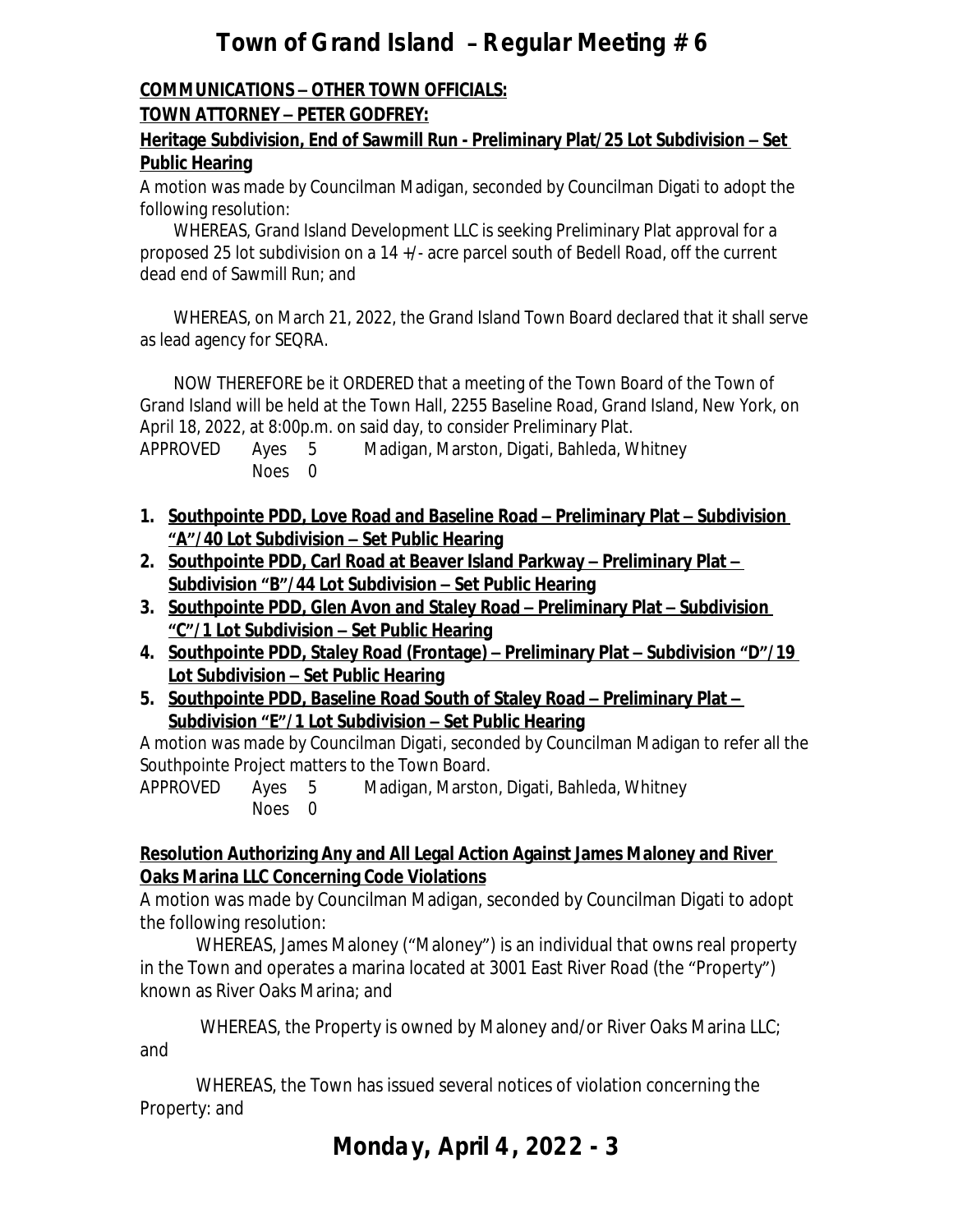WHEREAS, the violations on the Property have not been abated or otherwise addressed; and

WHEREAS, the Town desires to retain Hodgson Russ LLP as counsel for the purpose of bringing any and all necessary legal action concerning the code violations on the Property.

NOW THEREFORE BE IT RESOLVED by the Town Board of the Town of Grand Island that:

- 1. To protect the Town's interests, it is therefore necessary to commence any and all legal action necessary against Maloney and River Oaks Marina LLC, along with any other individuals or entities necessary to preserve the Town's interests and rights, concerning the code violations on the Property and any other property in the Town owned, leased, or otherwise used by Maloney or River Oaks Marina LLC.
- 2. The retention of Hodgson Russ LLP as outside counsel is hereby authorized for the purposes set forth in Paragraph 1 above.

3. This Resolution shall be effective immediately upon its adoption.

APPROVED Ayes 5 Madigan, Marston, Digati, Bahleda, Whitney Noes 0

# **DEPARTMENT OF ENGINEERING & WATER RESOURCES – ROBERT H. WESTFALL: Appointment – Water Plant Operator**

A motion was made by Councilman Marston, seconded by Councilman Bahleda to approve the promotion of Christopher Steckelberg from Operator Trainee to Water Treatment Plant Operator. He successfully completed the required exam. The promotion is retroactive to the date of exam notification, March 24, 2022. Based on the current AFSME Contract, his rate of pay (Year 2) is to be \$30.54 per hour.

APPROVED Ayes 5 Madigan, Marston, Digati, Bahleda, Whitney Noes 0

**Declare Intent for Lead Agency (SEQR) – Site Plan – Proposed Commercial Multi-Tenant Facility – Long Road and Grand Island Boulevard – NE Corner – SBL #:11.00-1-8**

A motion was made by Councilman Digati, seconded by Councilman Bahleda to declare the Town Board's intent to be Lead Agency under SEQR for Site Plan – Proposed Commercial Multi-Tenant Facility – Long Road and Grand Island Boulevard – NE Corner – SBL #:11.00-1-8 and to authorize the Engineering Department to circulate the SEQR documentation and County referral.

APPROVED Ayes 5 Madigan, Marston, Digati, Bahleda, Whitney Noes 0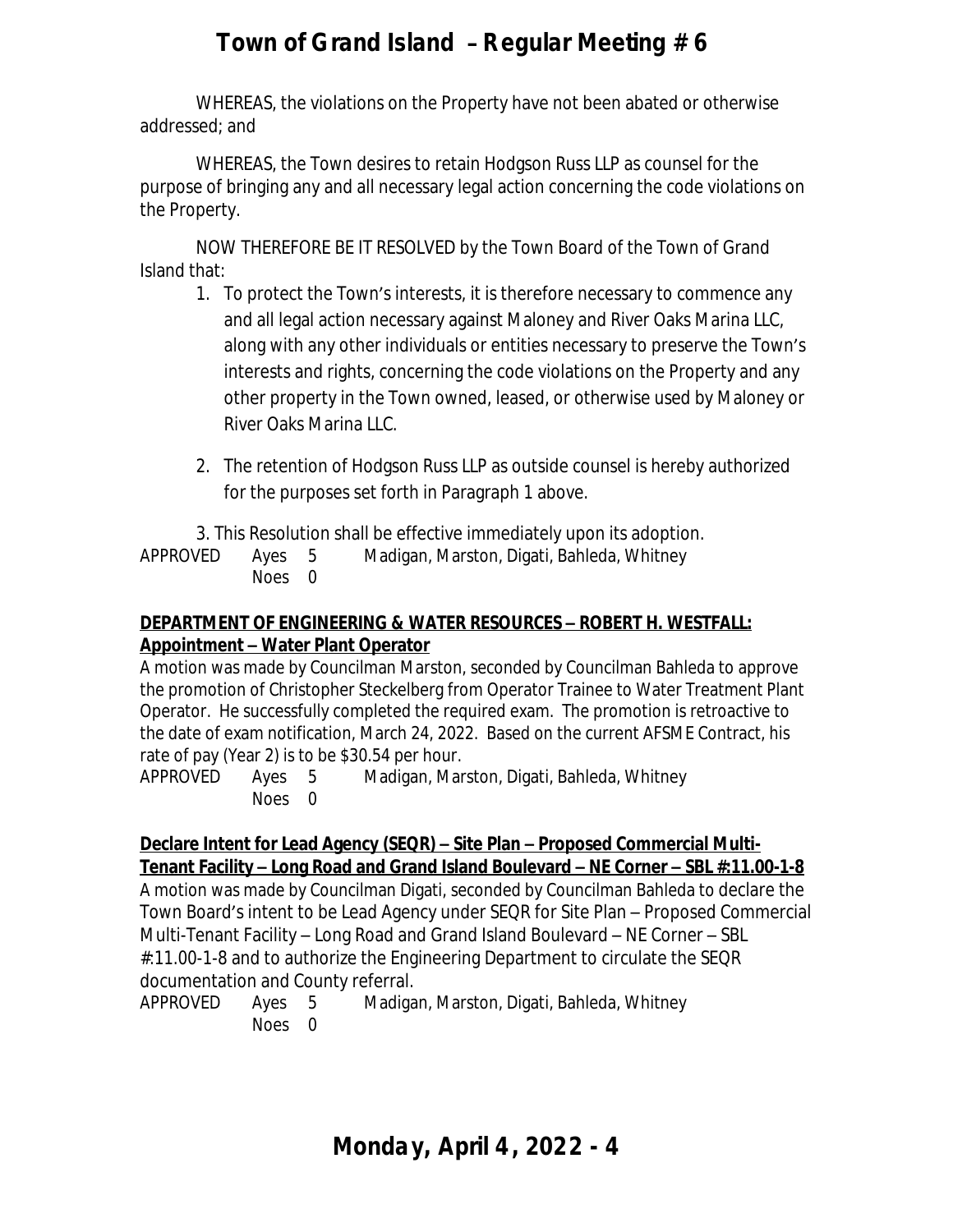#### **Declare Intent for Lead Agency (SEQR) – Site Plan – Proposed Outparcel (2022) – Top's Plaza**

A motion was made by Councilman Marston, seconded by Councilman Madigan to declare the Town Board's intent to be Lead Agency under SEQR for Site Plan – Proposed Outparcel (2022) – Top's Plaza and to authorize the Engineering Department to circulate the SEQR documentation and County referral.

APPROVED Ayes 5 Madigan, Marston, Digati, Bahleda, Whitney Noes 0

#### **RECREATION SUPERVISOR – JOSEPH MENTER:**

### **Approve 2022 Community Center Rental Agreement**

A motion was made by Councilman Madigan, seconded by Councilman Digati to refer 2022 Community Center Rental Agreement to the Town Board for further review.

APPROVED Ayes 5 Madigan, Marston, Digati, Bahleda, Whitney Noes 0

### **TOWN ASSESSOR – JUDY M. TAFELSKI:**

#### **Board of Assessment Review Requesting Change of Date to Hold Grievance Pursuant to RP-524**

A motion was made by Councilman Marston, seconded by Councilman Bahleda to approve the request to move Grievance Day from the fourth Tuesday in May to the fourth Wednesday on May 25, 2022.

APPROVED Ayes 5 Madigan, Marston, Digati, Bahleda, Whitney Noes 0

#### **SEQR – Niagara Sailing Club,** 3**619 East River Road** – **Request to Split/Merge Property – SBL #25.00-1-26.1, Ransom Road and Existing Lot at 3619 East River Road**

Supervisor John Whitney presented the SEQR – Short Form Environmental Assessment Forms – Niagara Sailing Club, 3619 East River Road, a request to split and merge property SBL #25.00-1-26.1, Ransom Road and Existing Lot at 3619 East River Road. Mr. Whitney informed the Town Board that the proposed action will not result in any significant adverse environmental impact.

A motion was made by Councilman Digati, seconded by Councilman Marston to issue a Negative Declaration for Niagara Sailing Club, 3619 East River Road, a request to split and merge property SBL #25.00-1-26.1, Ransom Road and Existing Lot at 3619 East River Road. APPROVED Ayes 5 Madigan, Marston, Digati, Bahleda, Whitney

Noes 0

#### **Request for Exception to Subdivision Regulations – Niagara Sailing Club, 3619 East River Road Request to Split/Merge Property – SBL #25.00-1-26.1, Ransom Road and Existing Lot at 3619 East River Road**

A motion was made by Councilman Digati, seconded by Councilman Marston to grant exception to Subdivision Regulations for Niagara Sailing Club, 3619 East River Road Request to Split/Merge Property – SBL #25.00-1-26.1, Ransom Road and Existing Lot at 3619 East River Road.

| approved | Ayes 5 | Madigan, Marston, Digati, Bahleda, Whitney |
|----------|--------|--------------------------------------------|
|          | Noes 0 |                                            |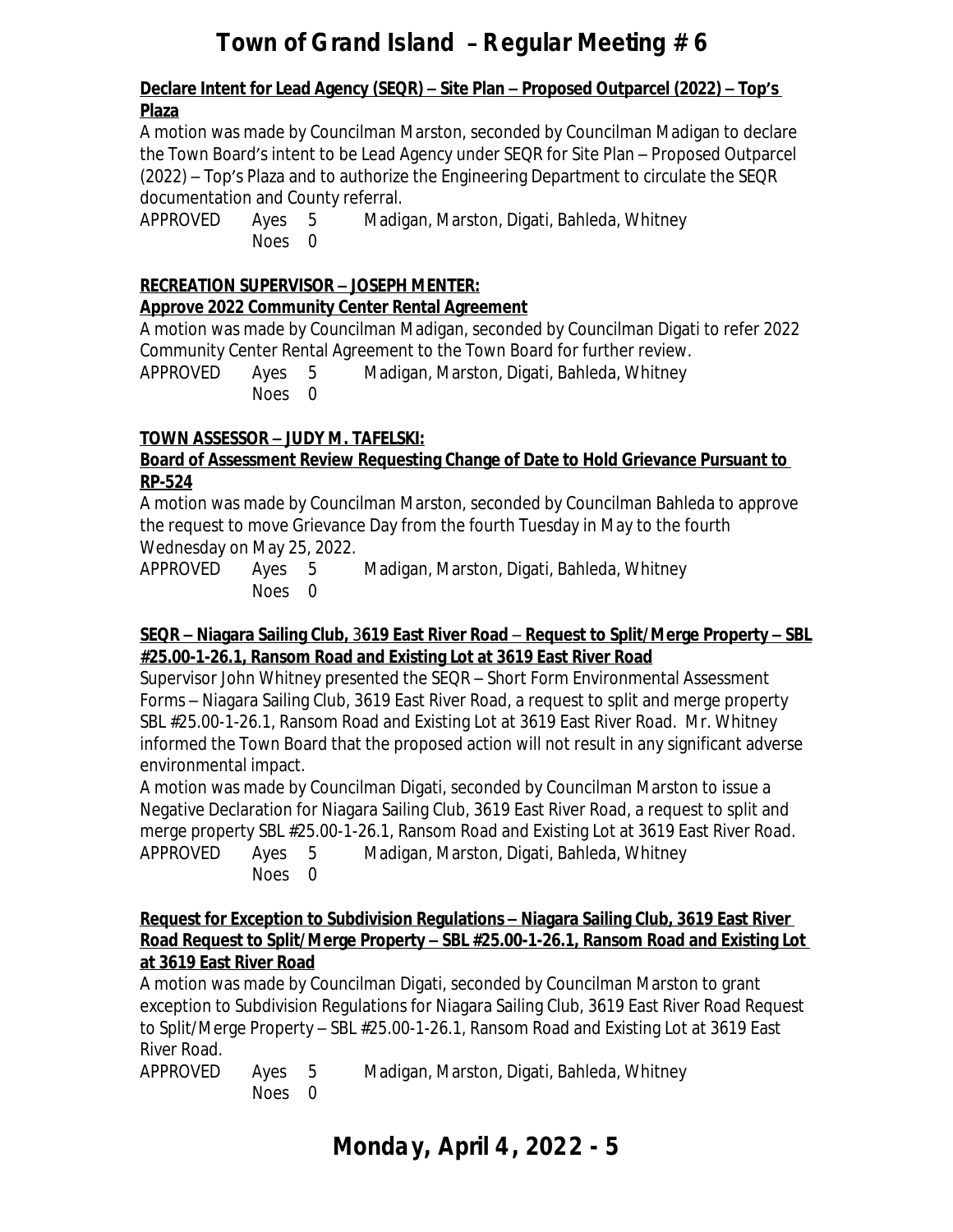**Niagara Sailing Club, 3619 East River Road – Request to Split Property on Ransom Road into 2 Lots – SBL #25.00-1-26.1, Merge Remainder into Existing Lot at 3619 East River Road** A motion was made by Councilman Digati, seconded by Councilman Marston to approve the request to Split SBL #25.00-1-26.1 Ransom Road into two equal building lots and merge remainder of SBL #25.00-1-26.1 into existing lot at 3619 East River Road, subject to the payment of \$500 Recreation Fee and filing the necessary paperwork with Erie County Clerk's office. APPROVED Ayes 5 Madigan, Marston, Digati, Bahleda, Whitney

**PARKS MAINTENANCE CREW CHIEF – TOM CECERE:**

Noes 0

#### **Rate Changes/New Hires**

A motion was made by Councilman Digati, seconded by Councilman Bahleda to approve the following Pay Rate Changes:

| Name                                             | Title       |          |                                | <b>Effective Date</b>                      | Part-Time       | Rate of Pay |
|--------------------------------------------------|-------------|----------|--------------------------------|--------------------------------------------|-----------------|-------------|
| Erik Anderson                                    |             |          | Laborer PT/Parks Sr Worker     | April 23,2022                              | Annual increase | \$16.00     |
| David M Cole                                     |             |          | Laborer PT/Parks Sr Worker     | May 2,2022                                 | Annual increase | \$16.00     |
| Joseph Killian                                   |             |          | Laborer PT/Parks Sr Crew Chief | April 6,2022                               | Annual increase | \$17.25     |
| New Hires as follows:                            |             |          |                                |                                            |                 |             |
| <b>Name</b>                                      | Title       |          |                                | <b>Effective Date</b>                      | <b>Status</b>   | Rate of Pay |
| Nicholas Anzalone Laborer PT/Parks Jr Crew Chief |             |          |                                | April 1st, 2022                            | PART TIME       | \$15.50     |
| Nicholas Anzalone Laborer PT/Parks Jr Crew Chief |             |          |                                | May 16 <sup>th</sup> , 2022                | SEASONAL        | \$15.50     |
| Ryan Jellinick                                   |             |          | Laborer PT/ Parks Sr Worker    | April 1st, 2022                            | PART TIME       | \$15.00     |
| Ryan Jellinick                                   |             |          | Laborer PT/ Parks Sr Worker    | May 23rd, 2022                             | SEASONAL        | \$15.00     |
| APPROVED                                         | Ayes        | 5        |                                | Madigan, Marston, Digati, Bahleda, Whitney |                 |             |
|                                                  | <b>Noes</b> | $\Omega$ |                                |                                            |                 |             |

### **REPORT OF THE AUDIT COMMITTEE:**

A motion was made by Councilman Digati, seconded by Councilman Bahleda to pay Vouchers #137863 - #137971

| General  | \$37,931.38             |                                   |
|----------|-------------------------|-----------------------------------|
| Highway  | \$11,564.22             |                                   |
| Sewer    | \$15,175.83             |                                   |
| Water    | \$13,649.08             |                                   |
| Capital  | \$57,214.50             |                                   |
| Lighting | 1,900.00<br>\$          |                                   |
| Garbage  | \$136,733.62            |                                   |
| Fire     | 1,400.00<br>\$.         |                                   |
| Total    | \$275,568.63            |                                   |
| APPROVED | Ayes<br>4               | Madigan, Digati, Bahleda, Whitney |
|          | <b>Noes</b><br>$\Omega$ |                                   |
|          | Abstain                 | Marston                           |

**UNFINISHED BUSINESS:**